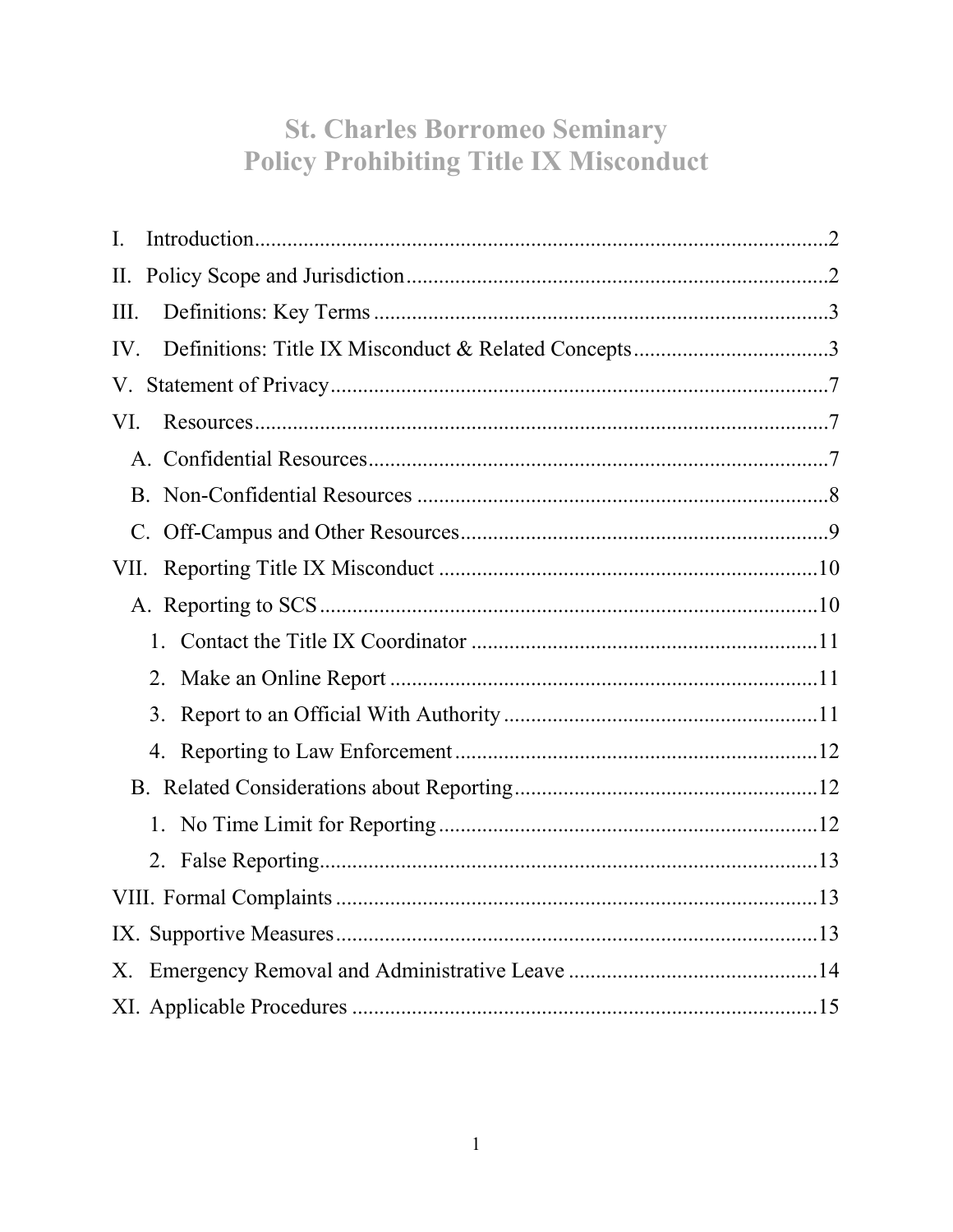# <span id="page-1-0"></span>**I. Introduction**

Saint Charles Borromeo Seminary ("SCS") is committed to promoting a safe and nondiscriminatory environment that is free from sex discrimination and sexual harassment. SCS considers sex discrimination and sexual harassment, and any attempt to commit such acts, to be serious misconduct that may result in disciplinary action up to and including expulsion or termination of employment. SCS does not discriminate on the basis of sex or gender in any of its Programs or Activities.

This Policy prohibits **Title IX Misconduct** (i.e., Quid Pro Quo Sexual Harassment; Severe, Pervasive and Objectively Offensive Sexual Harassment; Sexual Assault; and Sex-Based Dating Violence, Domestic Violence, and Stalking, each as defined by and within the scope of Title IX) and **Retaliation**, as defined in Section IV below.

SCS adopts this Policy with a commitment to: (1) deter, and address the effects of, Title IX Misconduct and foster an environment where all individuals are well-informed and supported in reporting Title IX Misconduct. This Policy is intended to meet SCS's obligations under Title IX of the Education Amendments of 1972 (Title IX); the Jeanne Clery Disclosure of Campus Security Policy and Campus Crime Statistics Act ("Clery Act"), as amended by the Violence Against Women Reauthorization Act of 2013 (VAWA), with respect to its application to sex and gender-based misconduct; and other related and applicable law, including Pennsylvania's Act 16 of  $2019.1$  $2019.1$  $2019.1$ 

# <span id="page-1-1"></span>**II. Policy Scope and Jurisdiction**

The Policy applies to all members of the SCS community (seminarians, faculty, and staff), as well as to certain third parties (e.g., individuals who are neither seminarians nor employees, including but not limited to guests, contractors and consultants).

The Policy covers acts of Title IX Misconduct (as defined below in Section IV) committed in the United States by or against SCS seminarians, employees, and third parties, when the Title IX Misconduct occurs:

- On SCS's campus or other property owned or controlled by SCS; or
- In the context of an SCS Program or Activity, including, but not limited to, research, internship programs, or employment.

SCS seminarians and employees who violate this Policy may face, as appropriate, disciplinary action up to and including termination and expulsion; third parties who violate this Policy also face responsive action as appropriate and available.

This Policy supersedes any conflicting information in any other SCS policy with respect to the

<span id="page-1-2"></span><sup>&</sup>lt;sup>1</sup> Other forms of harassment and discrimination, not of a sexual nature, will be dealt with under other SCS policies.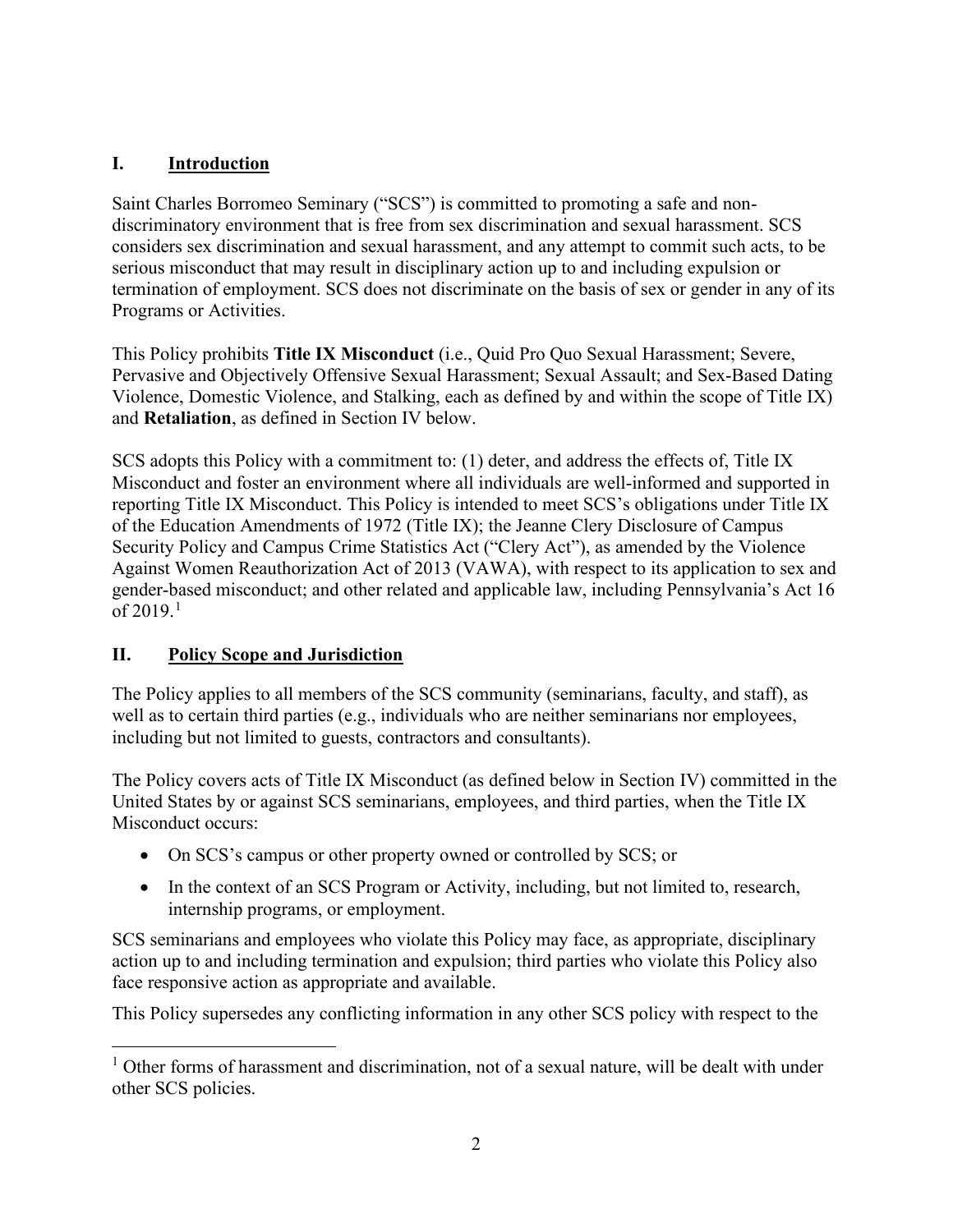definitions or procedures relating to Title IX Misconduct.

#### <span id="page-2-0"></span>**III. Definitions: Key Terms**

Key terms used in the Policy are defined as follows. Additional terms are defined within the text of the Policy.

- 1. **Complainant**: The seminarian, employee, or third party who is reported to have experienced Title IX Misconduct in violation of this Policy.
- 2. **Formal Complaint**: A document signed by a Complainant or by the Title IX Coordinator alleging that a Respondent engaged in Title IX Misconduct and requesting initiation of SCS's Title IX grievance process.
- 3. **Official With Authority (OWA)**: an individual with the authority to institute corrective action on behalf of SCS and notice to whom causes SCS to respond to Title IX Misconduct. For a full list of SCS officials that meet this definition, *see* Section VII.A.3 the Policy.
- 4. **SCS Program or Activity**: Includes: (1) SCS's campus and any other property owned by SCS; (2) any location, event, or circumstance where SCS exercises substantial control over both the Respondent and the context in which the conduct occurs, including all education programs/activities offered by SCS; and (3) any building owned or controlled by a student organization recognized by SCS. Conduct that occurs off campus in locations or at events with no connection to SCS is unlikely to occur in a SCS Program or Activity.
- 5. **Protected Activity**: Includes most elements of participation in SCS's processes related to this Policy, including but not limited to reporting Title IX Misconduct, pursuing resolution of a report of Title IX Misconduct, providing evidence in any investigation or hearing, or intervening to protect others who may have suffered Title IX Misconduct.
- 6. **Reasonable Person**: A person using average care, intelligence, and judgment in the known circumstances.
- 7. **Respondent**: An individual who is reported to have engaged in conduct that could constitute Title IX Misconduct in violation of this Policy.
- 8. **Witnesses**: Persons who have factual information about alleged violation(s) of this Policy.

#### <span id="page-2-1"></span>**IV. Definitions: Title IX Misconduct & Related Concepts**

1. **Consent**: Some forms of Title IX Misconduct involve the issue of Consent. For purposes of this Policy, Consent is clear and unambiguous agreement, expressed outwardly through mutually understandable words or actions, to engage in Sexual Activity.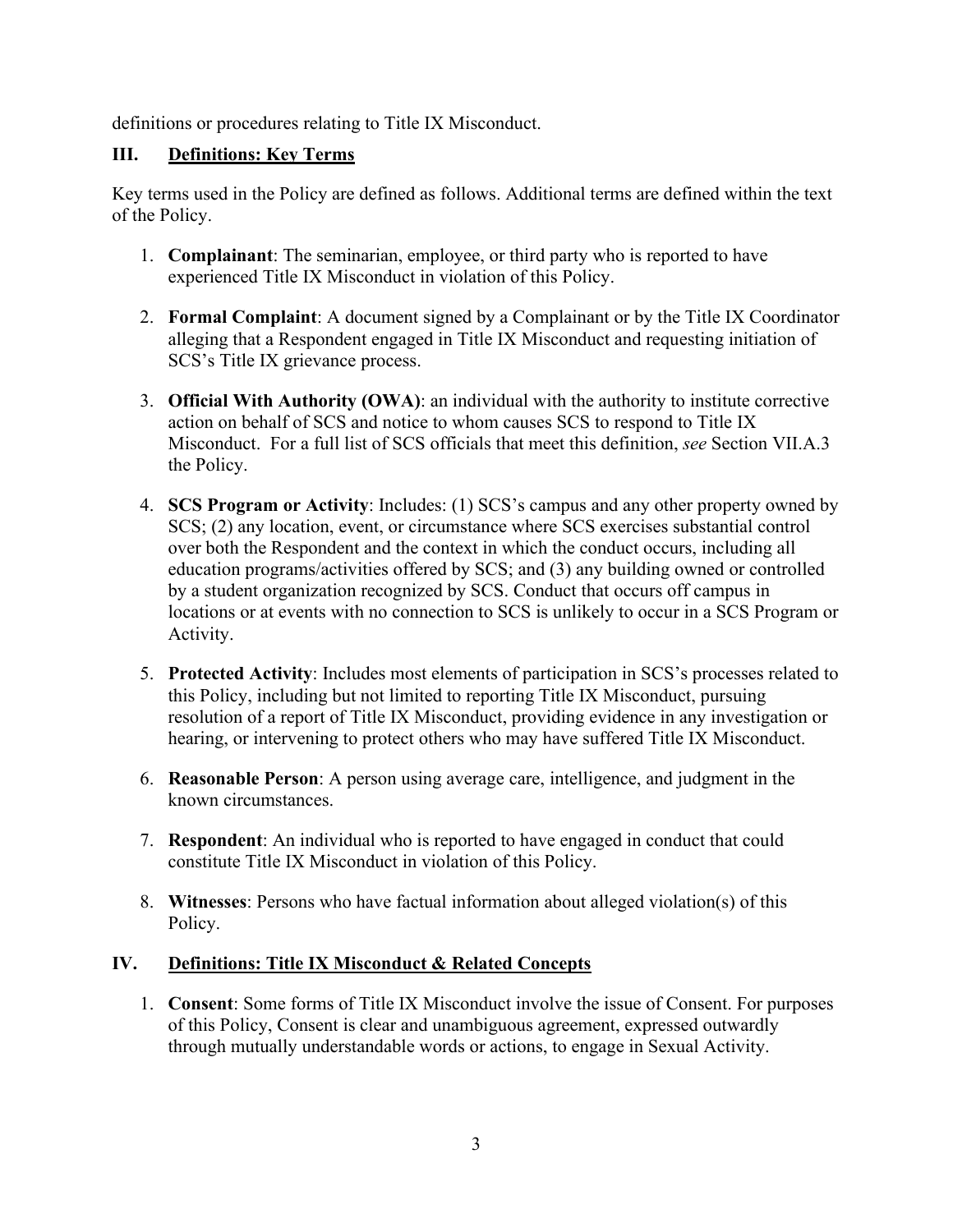**Sexual Activity** for purposes of this section refers to any conduct of a sexual nature for which Consent is required under this Policy (e.g. Sexual Assault). A person who initiates Sexual Activity is responsible for obtaining Consent for that conduct.

Consent may not be inferred from an individual's silence, passivity, or lack of resistance, but instead must consist of an outward demonstration that an individual has freely chosen to engage in the sexual contact. Consent to any sexual contact may not be obtained through any form of coercion, intimidation and/or harassment.

An individual's consent to one form of Sexual Activity does not mean that they consent to other forms of Sexual Activity, nor does a current or previous dating, marital, or sexual relationship mean that an individual consents to any additional Sexual Activity.

Assent shall not constitute Consent if it is given by a person who because of youth, physical or mental disability, intoxication or other condition is unable to lawfully provide Consent.

In evaluating Consent under this Policy, the following will be considered: (1) Did the person initiating Sexual Activity know that the conduct in question was not consensual? and (2) If not, would a Reasonable Person who is unimpaired by alcohol or drugs have known that the conduct in question was not consensual? If the answer to either of these questions is "Yes," Consent was absent and the conduct is likely a violation of this Policy.

- 2. **Title IX Misconduct**: Title IX Misconduct is a very specific concept under federal law. Title IX Misconduct, or Title IX-defined "Sexual Harassment," is conduct that occurs (1) on the basis of sex; (2) in the United States; and (3) in an SCS Program or Activity or to a Complainant who is seeking to engage in such a Program or Activity, in which:
	- A. An SCS employee conditions the provision of an SCS aid, benefit, or service on an individual's participation in unwelcome sexual conduct (sometimes called quid pro quo sexual harassment);
	- B. An SCS student, SCS employee, or a third party engages in unwelcome conduct determined by a Reasonable Person to be so severe, pervasive, and objectively offensive that it effectively denies another person equal access to an SCS Program or Activity (sometimes called severe, pervasive, and objectively offensive sexual harassment); or
	- C. An SCS student, SCS employee, or a third party engages in: **Sex or Gender-Based Stalking**; **Dating Violence**; **Domestic Violence**; or **Sexual Assault**, as each of those terms is defined below.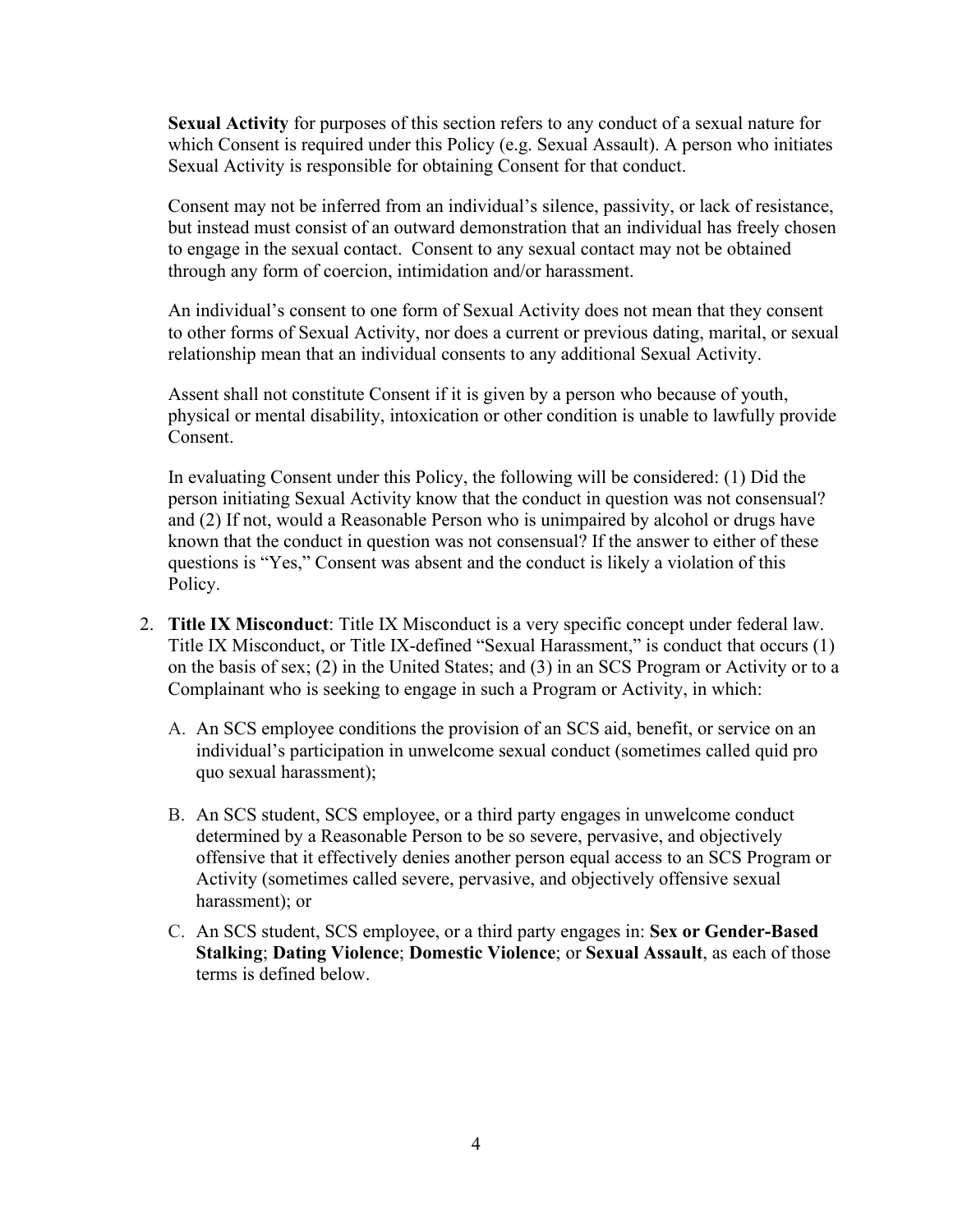3. **Sex and/or Gender-Based Stalking**: Engaging in a course of conduct directed at a specific person under circumstances that would cause a Reasonable Person<sup>[2](#page-4-0)</sup> to (1) fear for his or her safety or the safety of others; or (2) suffer substantial emotional distress.

Course of conduct means two or more acts including, but not limited to, acts in which a person directly, indirectly, or through third parties, by any action, method, device, or means, follows, monitors, observes, surveils, threatens, or communicates to or about a person in a way prohibited as described above, or interferes with a person's property.

- 4. **Dating Violence**: Violence committed by a person:
	- who is or has been in a social relationship of a romantic or intimate nature with the alleged victim; noting that
	- the existence of such a relationship shall be determined based on the reporting party's statement and with consideration of the following factors: a) the length of the relationship; b) the type of relationship; and c) the frequency of interaction between the persons involved in the relationship.

Dating Violence includes, but is not limited to, sexual or physical abuse or the threat of such abuse. Dating violence, for purposes of this Policy, does not include emotional abuse.

- **5. Domestic Violence**: A felony or misdemeanor crime of violence committed by a current or former spouse or intimate partner of the victim; by a person with whom the alleged victim shares a child in common; by a person who is cohabitating with or who has cohabitated with the alleged victim as a spouse; by a person similarly situated to a spouse of the alleged victim under the domestic or family laws of the Commonwealth of Pennsylvania; or by any other person against an adult or youth victim who is protected from that person's acts under the domestic or family violence laws of the Commonwealth of Pennsylvania. [3](#page-4-1)
- 6. **Sexual Assault**: Conduct as defined for purposes of the FBI's Uniform Crime Reporting (NIBRS) program, as follows:

<span id="page-4-0"></span> $2$  For purposes of this definition of Sex and/or Gender-Based Stalking only, the definition of "Reasonable Person" is a Reasonable Person under similar circumstances and with similar identities to the Complainant.

<span id="page-4-1"></span><sup>&</sup>lt;sup>3</sup> While there is no distinct definition of "Domestic Violence" under the Pennsylvania Crimes Code, under the criminal laws of Pennsylvania certain offenses, including but not limited to, rape, aggravated assault, and stalking, can be deemed domestic violence depending on the relationship of the parties involved. If a criminal complaint is made to law enforcement outside of SCS, the probable cause standard will apply to the complaint (this is a different standard than applies to campus disciplinary matters, as set forth later in the Title IX Grievance Procedures).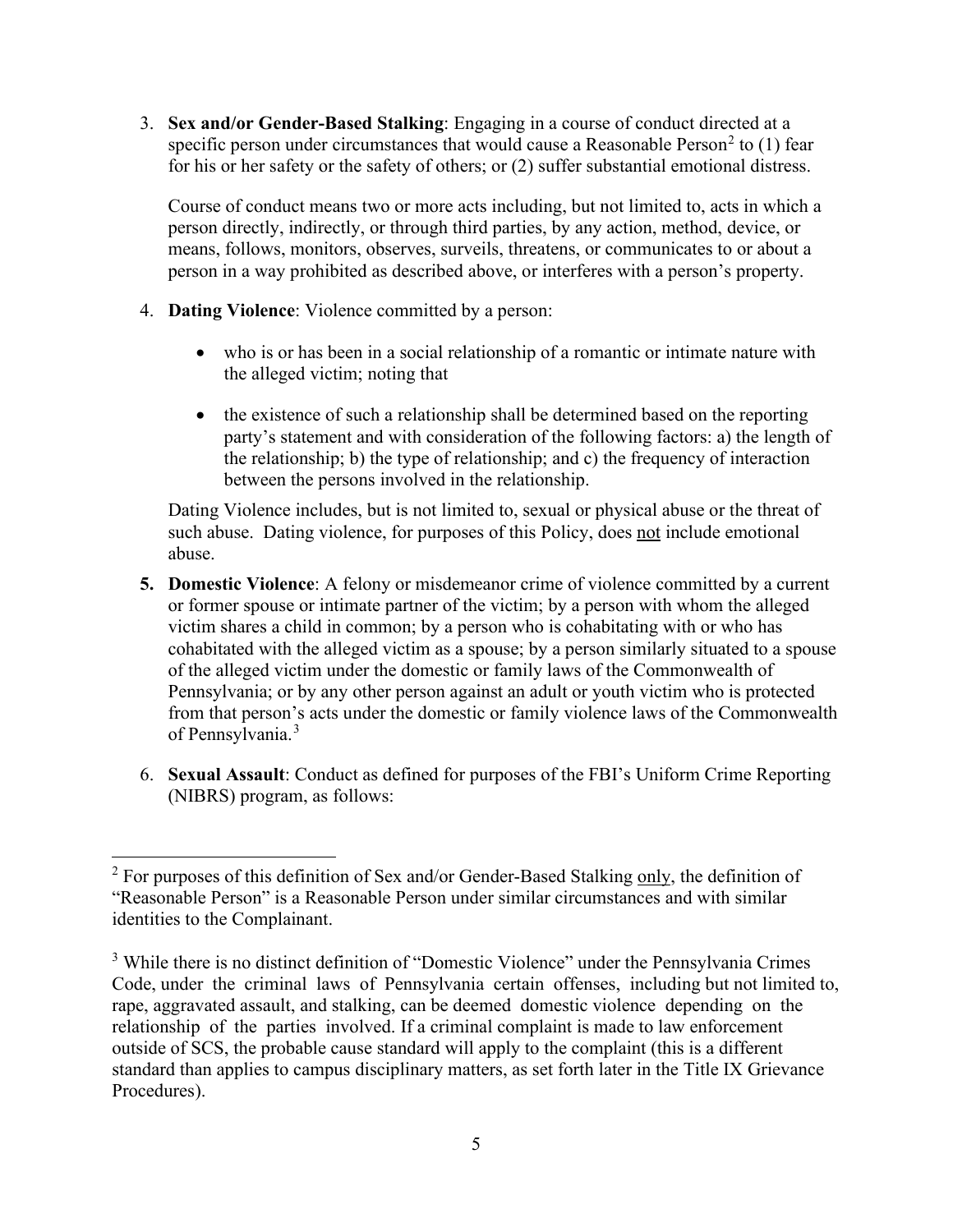- **Rape**:
	- The carnal knowledge of a person (i.e., penile-vaginal penetration), without the Consent of that person, including instances where the person is incapable of giving Consent because of their age or because of their temporary or permanent mental or physical incapacity (it should be noted that either females or males could be Complainants under this definition);
	- Oral or anal sexual intercourse (i.e., penile penetration) with another person, without the consent of that person, including instances where the person is incapable of giving Consent because of their age or because of their temporary or permanent mental or physical incapacity;
	- To use an object or instrument (e.g., an inanimate object or body part other than a penis) to unlawfully penetrate, however slightly, the genital or anal opening of the body of another person, without the Consent of that person, including instances where the person is incapable of giving Consent because of their age or because of their temporary or permanent mental or physical incapacity;
- **Fondling**: The touching of the private body parts of another person for the purpose of sexual gratification, without the consent of that person, including instances where the person is incapable of giving consent because of their age or because of their temporary or permanent mental or physical incapacity (for purposes of this definition, "private body parts" includes breasts, buttocks, or genitals, whether clothed or unclothed);
- **Incest**: Sexual intercourse between persons who are related to each other within the degrees wherein marriage is prohibited by law; or
- **Statutory Rape**: Sexual intercourse with a person who is under the statutory age of Consent.

Note: To the extent that a Complainant wishes SCS to commence a formal or informal resolution for Title IX Misconduct, a Formal Complaint must be filed.

7. **Retaliation**: Any adverse action, directly or through others, taken against a person for engaging in Protected Activity. Retaliation may include intimidation, threats, coercion, or discrimination including adverse employment or educational actions that would discourage a Reasonable Person from engaging in activity protected under this Policy. Any individual or group of individuals, not just a Complainant or Respondent, can engage in Retaliation. A finding of Retaliation under this Policy is not dependent on a finding that the underlying Title IX Misconduct occurred.

Members of the campus community who take any adverse action against, intimidate, threaten or otherwise engage in any act of Retaliation will be subject to disciplinary action, up to and including termination of their employment or expulsion from SCS.

The exercise of rights protected under the First Amendment does not constitute Retaliation. Pursuit of civil, criminal, or other legal action, internal or external to SCS does not constitute Retaliation.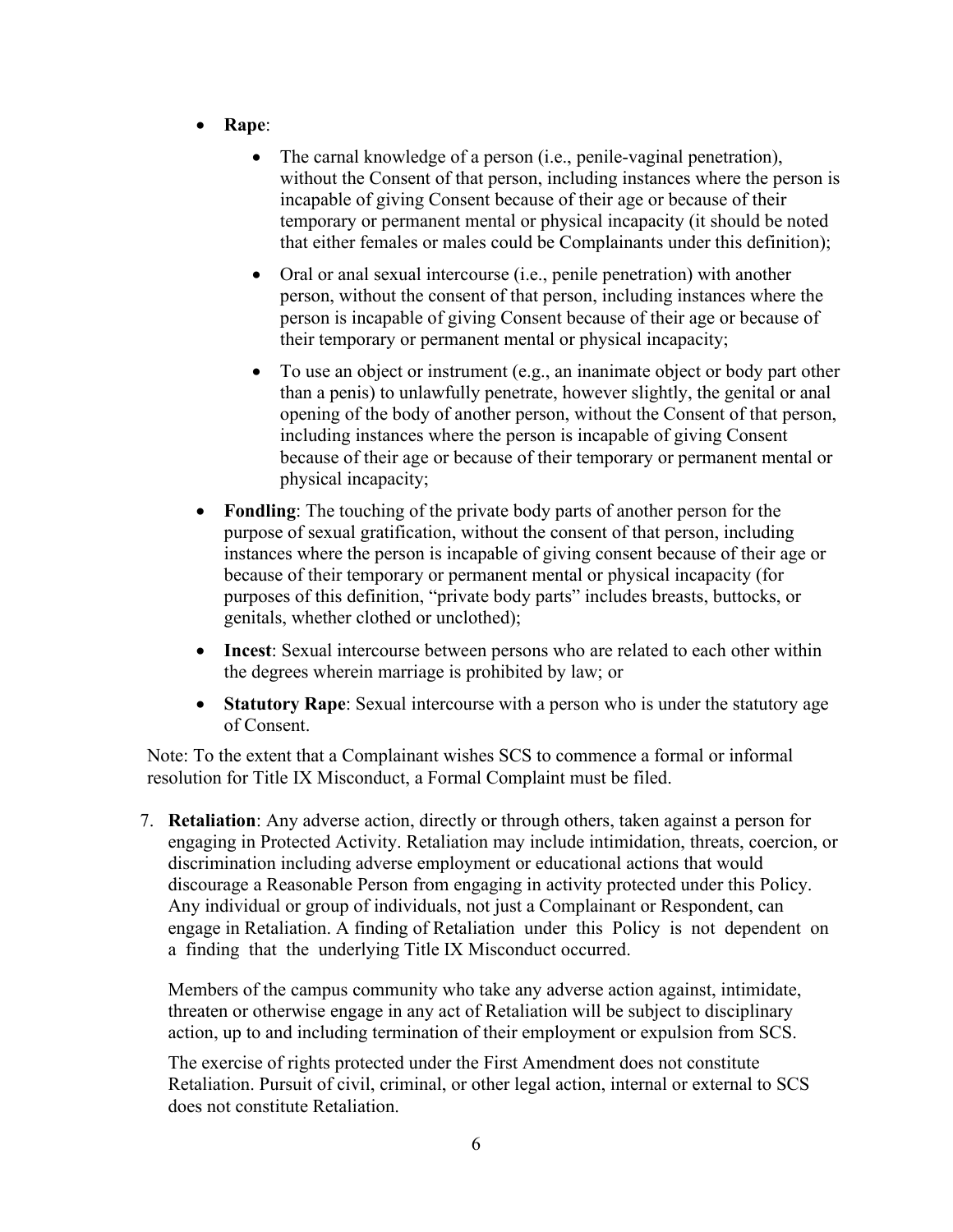Initiating disciplinary proceedings against an individual for making a materially false statement in bad faith in the course of a proceeding under the Policy does not constitute Retaliation under this Policy; however, a determination regarding responsibility, alone, is insufficient to conclude that any party made a materially false statement in bad faith.

# <span id="page-6-0"></span>**V. Statement of Privacy**

SCS is committed to protecting the privacy of all individuals involved in a report of Title IX Misconduct.

Privacy, confidentiality, and privilege have distinct meanings under this Policy. Privacy generally means that information related to a report of Title IX Misconduct will only be shared with a limited circle of individuals, including individuals who "need to know" in order to assist in the review, investigation, or resolution of the report or to deliver resources or support services. While not bound by confidentiality or privilege, these individuals will be discreet and respect the privacy of all individuals involved in the process.

All participants in an investigation of Title IX Misconduct, including advisors and witnesses, will be informed that privacy helps enhance the integrity of the investigation and protect the privacy interests of the parties and will be asked to keep any information learned in an investigation meeting or hearing private.

### <span id="page-6-1"></span>**VI. Resources**

Supportive resources are available at SCS and in the community. Some of these resources are designated as confidential. Other resources provide support, but may need to involve the Title IX Coordinator. Regardless of whether SCS determines that Title IX Misconduct occurred, SCS will offer resources or assistance to Complainants, Respondents, witnesses, and other affected SCS community members after receiving notice of alleged Title IX Misconduct. SCS will also assist those individuals in identifying and contacting external law enforcement agencies and community resources.

# **A.** *Confidential Resources*

<span id="page-6-2"></span>Confidential Resources are SCS employees who are available to provide individuals with assistance, support, and additional information about confidentiality unless: (1) given permission by the person who disclosed the information; (2) there is an imminent threat of harm to self or others; (3) the conduct involves suspected abuse of a minor; or (4) as otherwise required or permitted by law or court order. Confidential Resources may be required to report non-identifying information to the Manager of Safety and Security for crime reporting purposes.

The following individuals serve as Confidential Resources at SCS:

- Katie Miller, RN, Student Services 610-785-6226 / [kmiller@scs.edu](mailto:kmiller@scs.edu)
- Rev. Dennis Carbonaro, Director of Spiritual Formation, College Seminary 610-785-6525 / [dcarbonaro@scs.edu](mailto:dcarbonaro@scs.edu)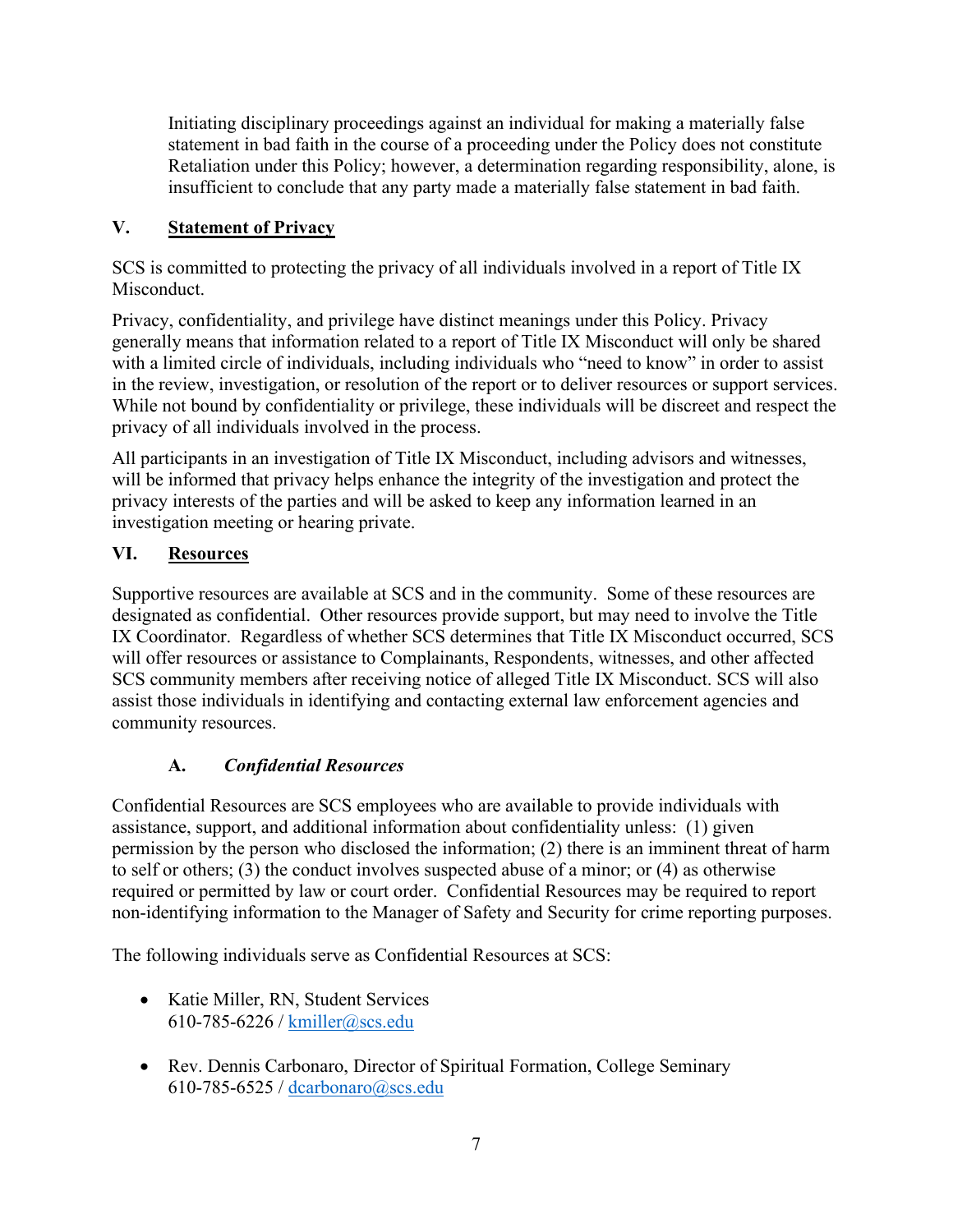- Rev. Keith J. Chylinski, Director of Counseling Services 610-785-6547 / [kchylinski@scs.edu](mailto:kchylinski@scs.edu)
- Rev. Joseph Gleason, Chaplain, Archdiocese of Philadelphia 610-785-6202 / [jgleason@scs.edu](mailto:jgleason@scs.edu)
- Rev. Herbert J. Sperger, Director of Spiritual Formation, Theology Seminary 610-785-6284 / [hsperger@scs.edu](mailto:hsperger@scs.edu)

# **B.** *Non-Confidential Resources*

<span id="page-7-0"></span>Non-Confidential Resources are employees or offices who are available to provide individuals with assistance, support, and additional information, but who are not designated as confidential and may have broader obligations to report information that is shared with them (note: individuals who are designated as OWAs *and* Non-Confidential Resources have reporting obligations as explained above). Non-Confidential Resources will make reasonable efforts to respect and safeguard the privacy of the individuals involved. Privacy means that concerns about Title IX Misconduct will only be shared with SCS representatives, such as the Title IX Coordinator, responsible for assessment, investigation, or resolution of the report or otherwise properly responding to issues raised; to the Manager of Safety and Security for crime statistics reporting; and to the extent required by law or court order.

The following individuals serve as Non-Confidential Resources at SCS:

- Joanne White, Title IX Coordinator 610-785-6553 / [jwhiteTitleIX@scs.edu](mailto:jwhiteTitleIX@scs.edu)
- Most Reverend Timothy C. Senior, Rector 610-785-6200 / [bsenior@scs.edu](mailto:bsenior@scs.edu)
- Rev. Patrick Brady, Vice Rector 610-785-6520 / [pbrady@scs.edu](mailto:pbrady@scs.edu)
- Rev. George Szparagowski, Dean of Men, College Seminary 610-785-6268 / [gszparagowski@scs.edu](mailto:gszparagowski@scs.edu)
- Rev. Christopher Cooke, Dean of Men, Theology Seminary 610-785-6265 / [ccooke@scs.edu](mailto:ccooke@scs.edu)
- Manager, SCS Safety and Security 610-785-6238 / [shoffsommer@scs.edu](mailto:shoffsommer@scs.edu)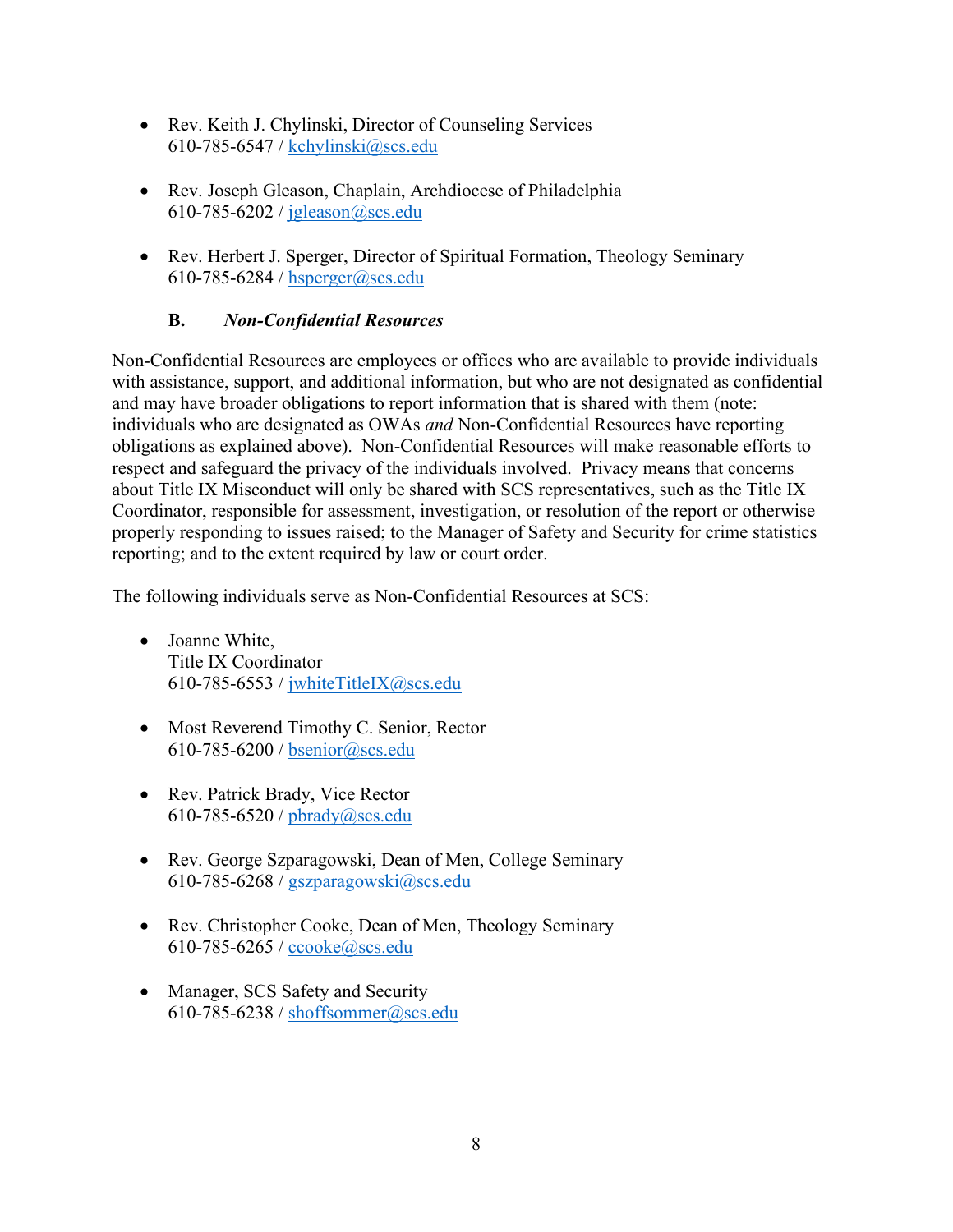#### **C.** *Off-Campus and Other Resources*

- <span id="page-8-0"></span>• Lower Merion Police Department 71 E. Lancaster Avenue Ardmore, PA 19003 Emergency: 911 / Non-Emergency: 610-649-1000
- Victim Services Center of Montgomery County 1-888-521-0983 / 24-hour Hotline [www.victimservicecenter.org](http://www.victimservicecenter.org/)
- Office for Investigations, Archdiocese of Philadelphia 1-888-930-9010
- Maureen Gallagher, M.S., HRM Director of Human Resources, Archdiocese of Philadelphia Office: 215-587-3910 [magallagher@archphila.org](mailto:magallagher@archphila.org)
- Office for Child & Youth Protection, Archdiocese of Philadelphia <https://childyouthprotection.org/index.php/information/information-and-resources> 215-587-2466 / 1-888-800-8780
- ChildLine-Operated by the PA Department of Public Welfare 1-800-932-0313
- EAP-Employee Assistance Program-Penn Behavioral Health 1-888-321-4433 / [www.pennbehavioralhealth.org](http://www.pennbehavioralhealth.org/)
- EthicsPoint: 1-844-840-6662 Archdiocese of Philadelphia [archphila.ethicspoint.com](http://www.archphila.ethicspoint.com/)

Medical resources:

- SCS Student Health Office: Katie Miller, RN 610-785-6226 / [kmiller@scs.edu](mailto:kmiller@scs.edu)
- Lankenau Medical Center Wynnewood, PA 19096 484-227-9400 / 484-476-2000
- AFC Urgent Care Havertown, PA 19083 484-452-9400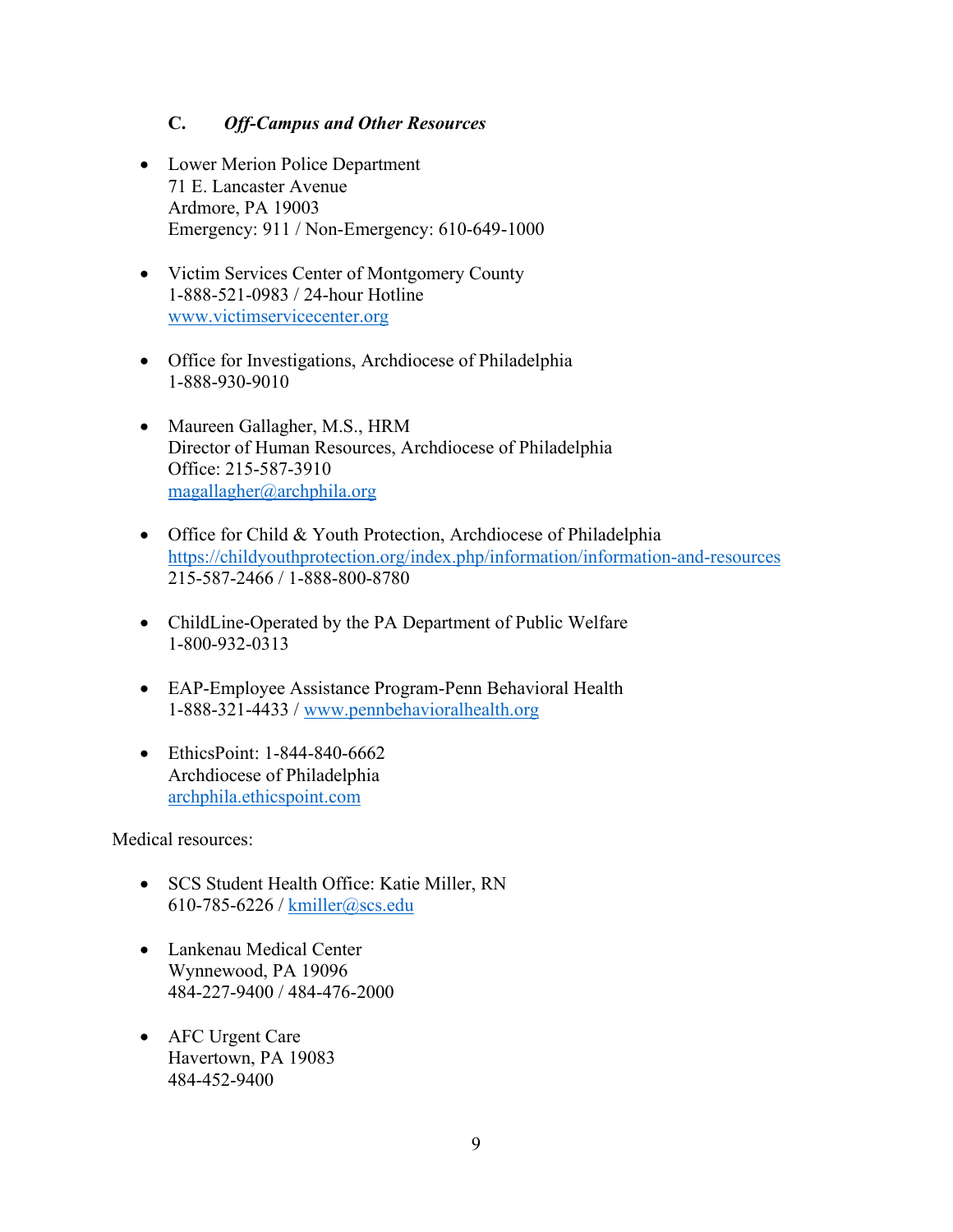#### <span id="page-9-0"></span>**VII. Reporting Title IX Misconduct**

# **IF YOU BELIEVE YOU OR ANYONE ELSE IS IN IMMEDIATE DANGER CALL 911 or call SCS Department of Safety and Security at 610-785-6238**

SCS encourages all members of the SCS community to make a report of suspected Title IX Misconduct directly to the Title IX Coordinator through any of the reporting methods outlined below. Reports can also be made to Officials with Authority, but SCS strongly encourages direct reports to the Title IX Coordinator so that the Title IX Coordinator can promptly discuss the availability of Supportive Measures and available processes with the Complainant, including by contacting the Complainant when another person makes a report.

Recognizing that some forms of Title IX Misconduct may also constitute crimes, SCS also encourages any individual who experiences, witnesses, or learns of possible criminal conduct to report to local law enforcement. Prompt reporting allows law enforcement to collect and preserve evidence. Victims of crime also have certain rights under Pennsylvania Crime Victims' Bill of Rights.

### **A.** *Reporting to SCS*

<span id="page-9-1"></span>Any individual may report alleged Title IX Misconduct. It is not necessary for a reporting party or Complainant to determine in advance whether the behavior at issue meets the definition of Title IX Misconduct. Upon receipt of a report, the Title IX Coordinator will undertake an assessment to determine the form of Title IX Misconduct at issue.[4](#page-9-2)

When the Title IX Coordinator receives a report of Title IX Misconduct, the Title IX Coordinator will in all cases where the Complainant is identified, contact the Complainant to: (1) discuss the availability of Supportive Measures; (2) ask about the Complainant's wishes with respect to Supportive Measures; (3) inform the Complainant of the availability of Supportive Measures with or without the filing of a Formal Complaint, and (4) explain to the Complainant the process for filing a Formal Complaint. (*See* Section IX for more information on Supportive Measures).

The process for filing a Formal Complaint is described in greater detail below, but a Formal Complaint may be filed by a Complainant when a report is made or at another time thereafter. In some cases, as explained in further detail below, the Title IX Coordinator may decide to sign a Formal Complaint even where the Complainant has not decided to do so.

Options for making a report to SCS are as follows. These reporting options are not mutually exclusive.

<span id="page-9-2"></span><sup>&</sup>lt;sup>4</sup> All references in the Policy to obligations of or steps to be taken by the Title IX Coordinator should be understood to also include any individual acting as a designee of the Title IX Coordinator.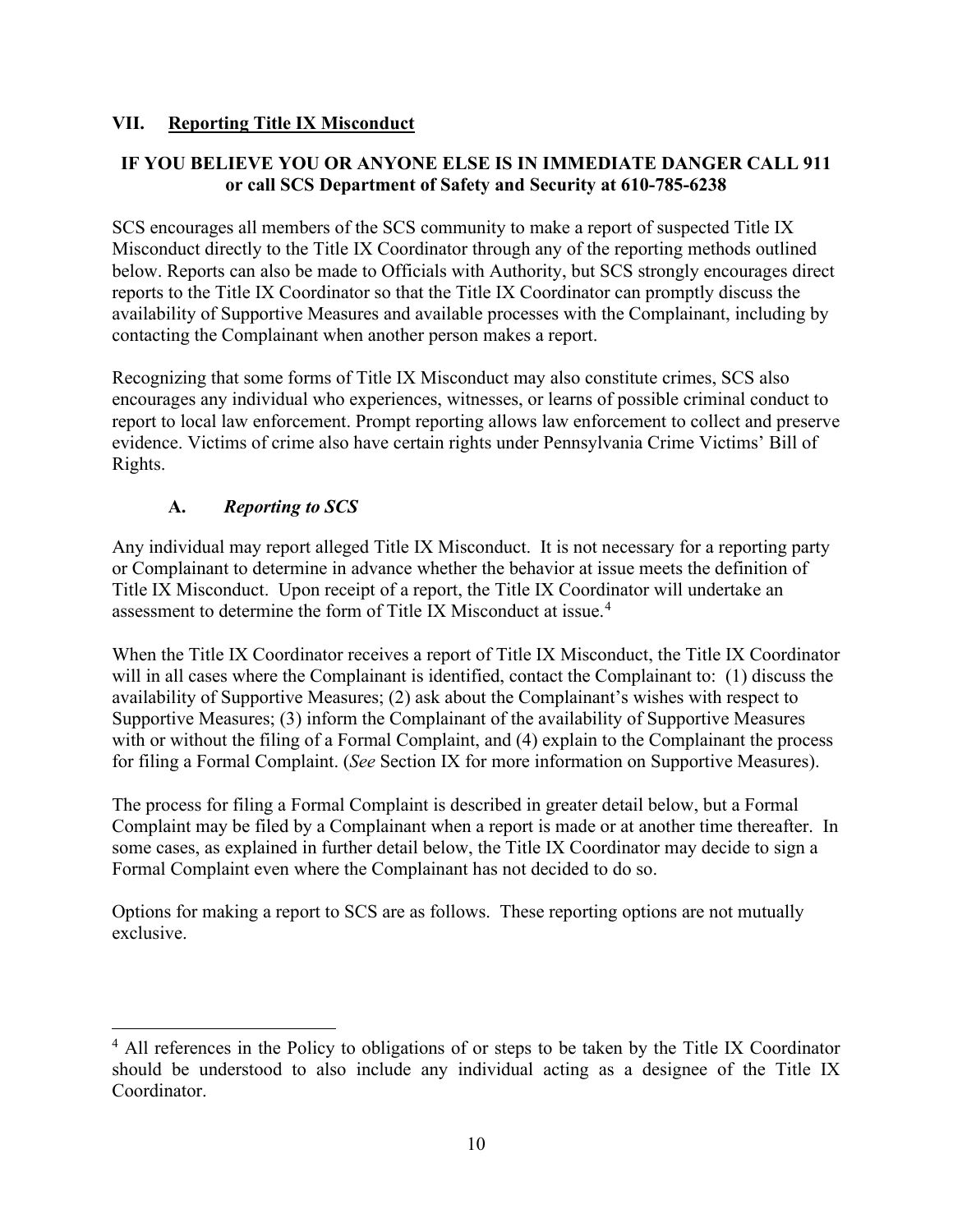#### 1. Contact the Title IX Coordinator

<span id="page-10-0"></span>Reports of Title IX Misconduct should, when at all possible, be made to the Title IX Coordinator.<sup>[5](#page-10-3)</sup>

Individuals may also contact the Title IX Coordinator to ask about this Policy or to otherwise inquire about SCS's responses to Title IX Misconduct in its Programs and Activities. The Title IX Coordinator can be contacted by telephone or in person by appointment during regular office hours (M-F / 8:00 am to 4:00 pm), or by email 24 hours a day, 7 days a week. Online reporting is also available on a 24/7 basis as explained below.

Contact information for the Title IX Coordinator is as follows:

Joanne White Title IX Coordinator Human Resources and Compliance Specialist St. Charles Borromeo Seminary 100 E. Wynnewood Road Wynnewood, PA 19096 Direct Line: 610-785-6553 [jwhiteTitleIX@scs.edu](mailto:jwhiteTitleIX@scs.edu)

#### 2. Make an Online Report

<span id="page-10-1"></span>Reports may be made to the Title IX Coordinator using the [Online Reporting Form.](https://docs.google.com/forms/d/1eVpxUG8y1XeIZYy04Q4pwYT_VoNaGbiZWMWIgreYdwM/viewform?edit_requested=true)

3. Report to an Official With Authority

<span id="page-10-2"></span>In addition to the Title IX Coordinator, the following SCS employees are Officials With Authority:

- Most Revered Timothy C. Senior, Rector 610-785-6200 [bsenior@scs.edu](mailto:bsenior@scs.edu)
- Reverend Patrick Brady, Vice Rector 610-785-6539 [pbrady@scs.edu](mailto:pbrady@scs.edu)
- Reverend George Szparagowski, Dean of Men, College Seminary 610-785-6268 [gszparagowski@scs.edu](mailto:gszparagowski@scs.edu)

<span id="page-10-3"></span><sup>&</sup>lt;sup>5</sup> To make a report about the Title IX Coordinator, individuals should report to Most Reverend Timothy C. Senior, Rector at 610-785-6200 or [bsenior@scs.edu.](mailto:bsenior@scs.edu)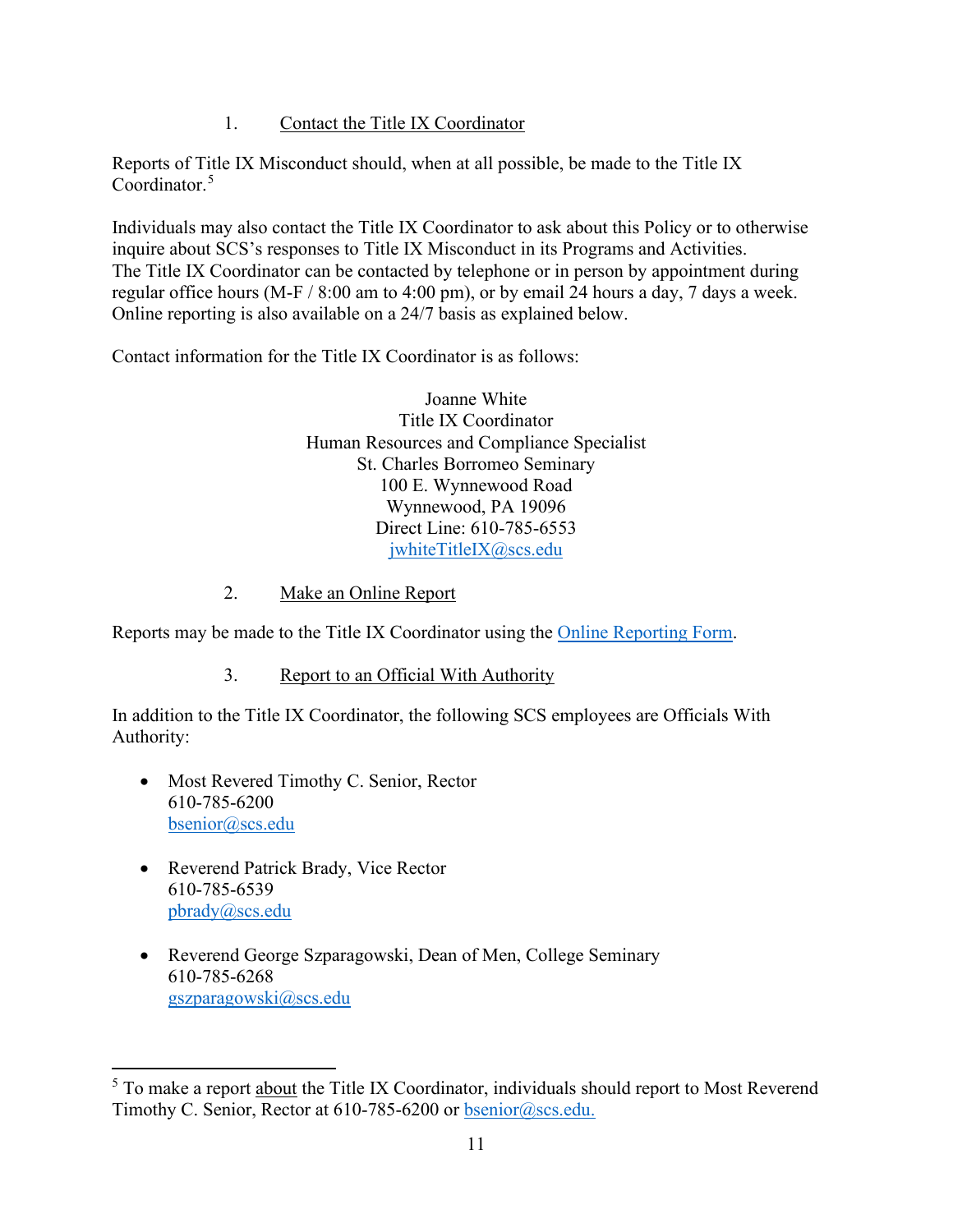- Reverend Christopher Cooke, Dean of Men, Theological Seminary 610-785-6265 [ccooke@scs.edu](mailto:ccooke@scs.edu)
- Reverend Robert Pesarchick, Vice President of Academic Affairs 610-785-6204 [rpesarchick@scs.edu](mailto:rpesarchick@scs.edu)
- Mrs. Cait Kokolus, Vice President, Informational Services and Assessment 610-785-6280 [ckokolus@scs.edu](mailto:ckokolus@scs.edu)
- Mr. Mark McLaughlin, Chief Financial Officer/Chief Operating Officer 610-785-6201 [mmclaughlin@scs.edu](mailto:mmclaughlin@scs.edu)

These individuals also have internal reporting obligations. Specifically, Officials with Authority are required to report to the Title IX Coordinator all information about Title IX Misconduct that they receive, regardless of how and when they learned of the information; e.g. whether the information was shared with them in the scope of their employment or in some other capacity.

All SCS employees, regardless of whether they are OWAs, are expected to comply with all applicable laws with respect to the reporting of allegations of sexual abuse of minors to civil authorities and shall cooperate in any investigation that follows from the making of such a report. In addition to mandatory reporting required by Pennsylvania law, all SCS personnel are expected to promptly report allegations of a cleric's sexual abuse of a minor to the Archdiocese of Philadelphia's Director of Investigations, unless the information is received by a priest within the Sacrament of Reconciliation. For more information see *AOP Policies for the Protection of Children and Young People*, section §1103.2.1, available here: [http://archphila.org/protection/.](http://archphila.org/protection/)

# 4. Reporting to Law Enforcement

<span id="page-11-0"></span>Any individual who experiences, witnesses, or learns of possible criminal conduct is also strongly encouraged to contact law enforcement immediately by calling 911 and then Safety and Security at 610-785-6238.

<span id="page-11-1"></span>If the reporting party so desires, Safety and Security will assist in contacting the local police.

# **B.** *Related Considerations about Reporting*

# 1. No Time Limit for Reporting

<span id="page-11-2"></span>Reporters are encouraged to report Title IX Misconduct as soon as possible in order to maximize SCS's ability to respond promptly and effectively. SCS does not, however, limit the timeframe for reporting. If the Respondent is no longer a student (seminarian) or employee, SCS may not be able to take action against the Respondent, but it will still endeavor to take steps to end Title IX Misconduct, prevent its recurrence, and address its effects, and it will also provide Supportive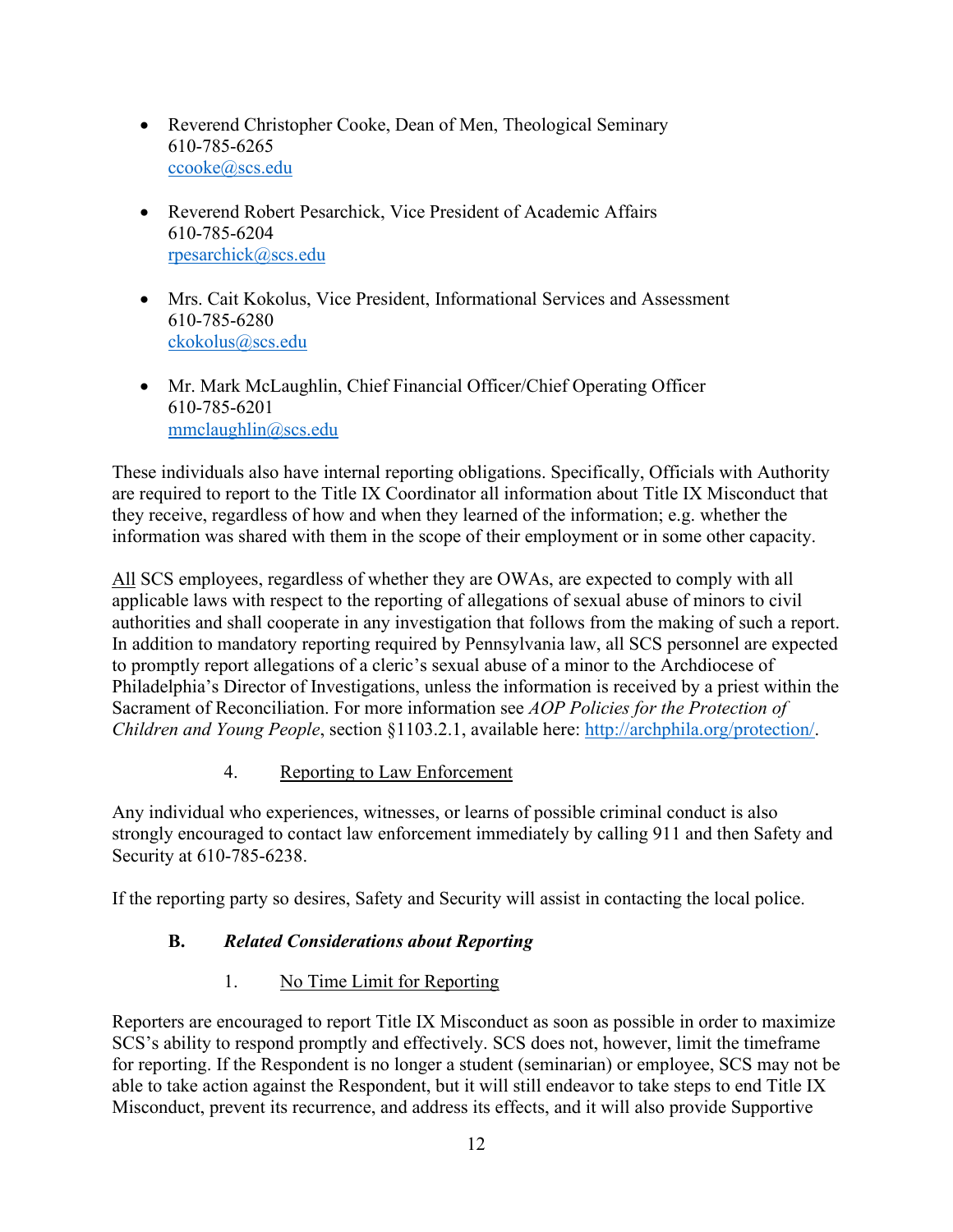Measures to a Complainant to the best of its ability.

SCS is unlikely to be able to pursue disciplinary action against an individual who is no longer affiliated with the institution. Under those circumstances, when appropriate and permitted by applicable law and regulations, SCS will still conduct an investigation.

# 2. False Reporting

<span id="page-12-0"></span>No person shall make an allegation that they know to be untrue or knowingly provide false information during the course of an investigation or hearing. Making a false report or giving false information is a violation of this Policy and may be a basis for discipline, including expulsion or termination.

# <span id="page-12-1"></span>**VIII. Formal Complaints**

When the Title IX Coordinator receives a report of Title IX Misconduct, the Title IX Coordinator will in all cases contact the Complainant, if their identity is known, and explain the process for filing a Formal Complaint.

A Formal Complaint is submitted by the Complainant to the Title IX Coordinator in person, by mail, or by email. The Formal Complaint must contain the Complainant's physical or digital signature or otherwise indicate that the Complainant is the person filing the Formal Complaint.

When a Formal Complaint is filed, the Title IX Coordinator will evaluate it for a number of things, including whether the complained-of conduct occurred in the United States and whether the Complainant, at the moment of submission, is participating in an SCS Program or Activity or attempting to participate in a SCS Program or Activity (e.g. a job applicant, an applicant for admission to an academic program, a recent graduate who is applying to a different academic program at SCS, etc.).

The Title IX Coordinator has discretion to sign a Formal Complaint even if the Complainant chooses not to, and even if the Complainant chooses not to participate in an SCS resolution process at all. Where the Title IX Coordinator signs a Formal Complaint, the Title IX Coordinator is not a Complainant or otherwise a party to the grievance process or any formal or informal resolution

After a Formal Complaint has been filed by the Complainant or signed by the Title IX Coordinator, SCS will commence the Title IX Grievance Process.

# <span id="page-12-2"></span>**IX. Supportive Measures**

Supportive Measures are individualized services, accommodations, and other assistance that SCS offers and may put in place, without fee or charge. Supportive Measures are designed to restore or preserve equal access to SCS's Programs and Activities, protect the safety of all parties and SCS's educational environment, and/or deter Title IX Misconduct, without being punitive or disciplinary in nature or unreasonably burdening the other party.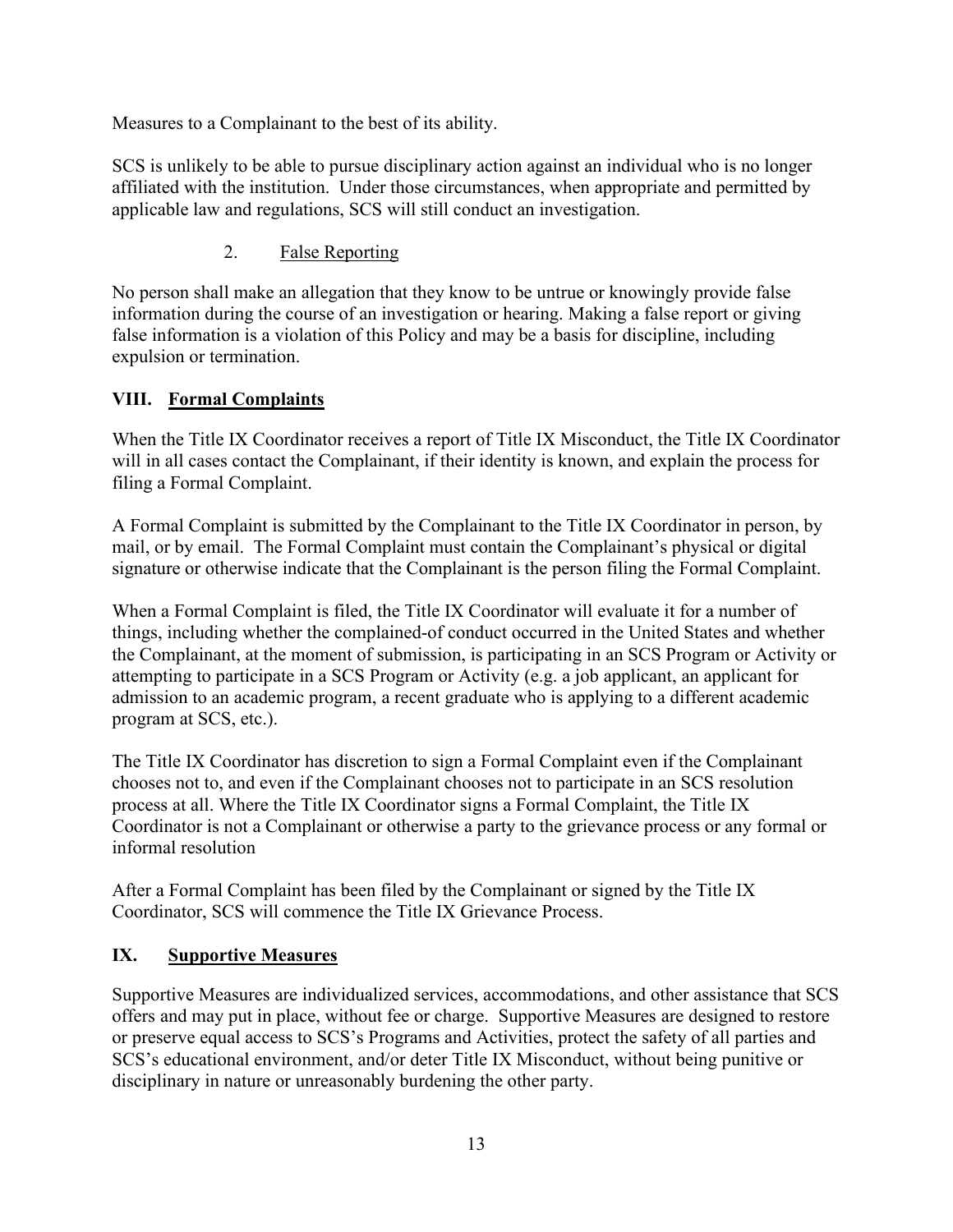Supportive Measures are available regardless of whether the matter is reported to SCS for the purpose of initiating a proceeding under this Policy and before, after, and regardless of whether a Formal Complaint is filed. A Complainant who requests Supportive Measures has the right to file a Formal Complaint, either at the time the Supportive Measure is requested or at a later date. Any Complainant who requests Supportive Measures will be informed in writing of their right to simultaneously or subsequently file a Formal Complaint under this Policy.

When the Title IX Coordinator receives a report of possible Title IX Misconduct—regardless of whether that report is made by the Complainant, a witness, or other party or is provided to the Title IX Coordinator by an Official With Authority—they will contact the Complainant (1) to discuss the availability of Supportive Measures and (2) to explain that Supportive Measures are available with or without filing a Formal Complaint. When the report involves an SCS employee, the Title IX Coordinator will also explain SCS's obligation to investigate or otherwise respond to the report.

Supportive Measures may also be requested by and made available to Respondents, witnesses, and other affected members of the SCS community.

To determine the appropriate Supportive Measure(s) to be implemented, the Title IX Coordinator conducts an individualized assessment based on the facts and circumstances of a situation. Supportive Measures will not be disciplinary or punitive in nature, will be provided without fee or charge, and will not unreasonably burden, or unreasonably interfere with, the SCS Program or Activity pursuits of the other party. Whether a possible Supportive Measure would unreasonably burden the other party is a fact-specific determination that takes into account the nature of the programs, activities, opportunities, and benefits in which an individual is participating.

Examples of Supportive Measures include:

- Ability to move residences;
- Change in work schedules;
- Alterations to academic schedules;
- Withdrawals or permission to retake classes without penalty;
- Access to academic support;
- Modification or relief regarding financial aid;
- Counseling;
- Mutual restrictions on contact between the parties; and
- Any combination of these measures.

SCS will maintain Supportive Measures provided to the Complainant or Respondent as confidential to the extent that doing so would not impair SCS's ability to provide the Supportive Measures.

# <span id="page-13-0"></span>**X. Emergency Removal and Administrative Leave**

Where there is an immediate threat to the physical health or safety of any member of the SCS community or other individual arising from alleged Title IX Misconduct, SCS can remove a